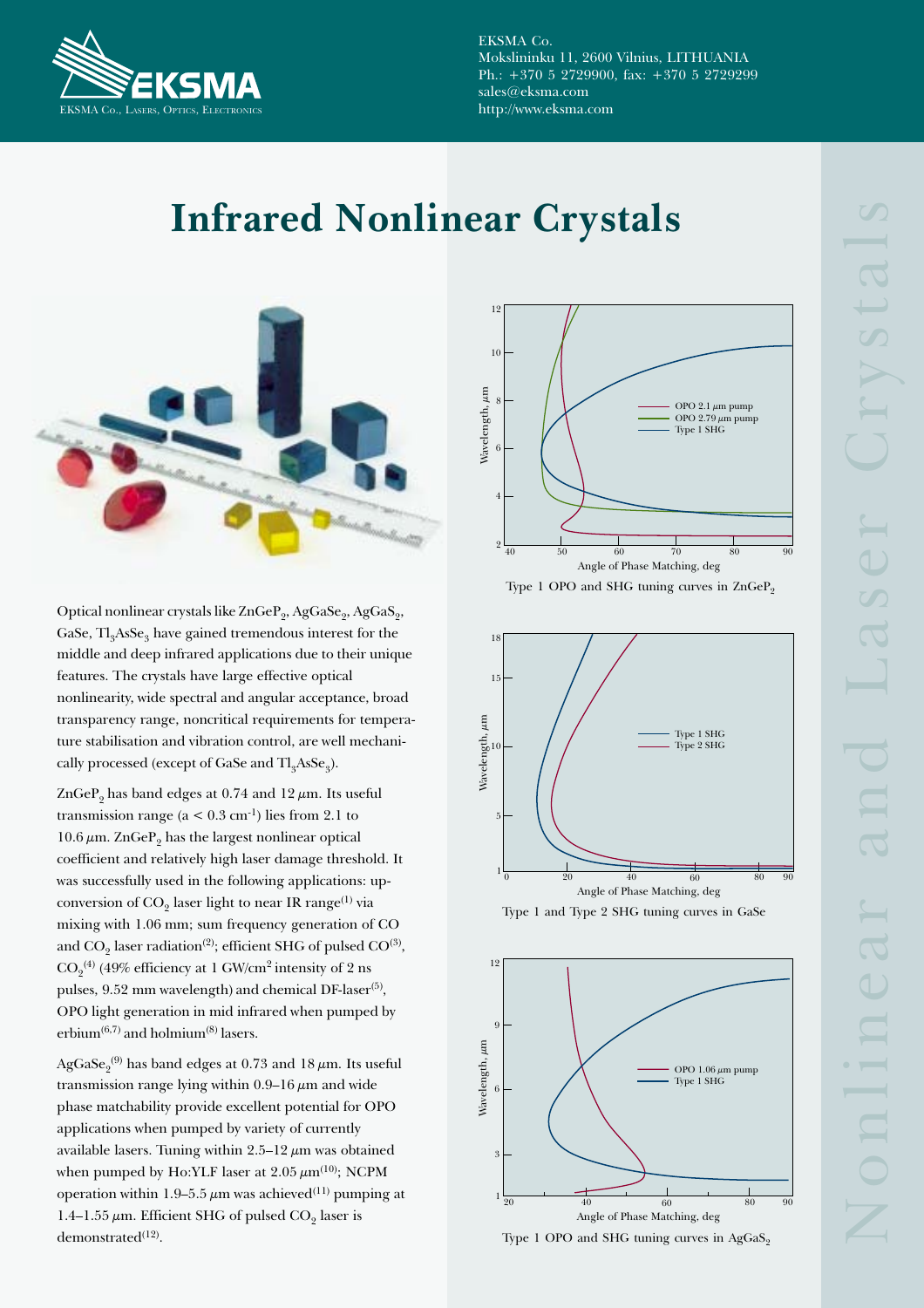



Type 1 OPO and SHG tuning curves in AgGaSe<sub>2</sub>

AgGaS<sub>2</sub> is transparent from 0.53 to 12  $\mu$ m. Although nonlinear optical coefficient is the lowest among the above mentioned infrared crystals, its high short wavelength transparency edging at  $550$  nm is used in OPOs<sup> $(13,14)$ </sup> pumped by Nd:YAG laser; in numerous difference frequency mixing experiments<sup>(15,16,17,18)</sup> using diode, Ti:Sapphire, Nd:YAG and IR dye lasers covering  $3-12 \mu m$  range; direct infrared countermeasure systems, and SHG of  $CO<sub>9</sub>$  laser<sup>(19)</sup>.

GaSe has band edges at  $0.65$  and  $18 \mu m$ . GaSe has been successfully used for efficient SHG of  $CO_2$  laser<sup>(21)</sup> (up to 9% conversion); for SHG of pulsed CO, CO<sub>2</sub> and chemical DF-laser ( $\lambda = 2.36 \,\mu\text{m}$ ) radiation<sup>(27)</sup>; upconversion of CO and  $CO<sub>9</sub>$  laser radiation into the visible range<sup>(20)</sup>; infrared pulses generation via difference frequency mixing of Neodymium and infrared dye laser<sup>(22,15)</sup> or  $(F)$ -centre laser pulses<sup>(25)</sup>; OPG light generation within 3.5–18  $\mu$ m<sup>(24)</sup>. It is impossibile to cut crystals for certain phase matching angles because of material structure (cleave along (001) plane) limiting areas of applications.

| Crystal                           |                             | A                    | B                          | C                  | D                   | E                | F                                             | Ref.                   | Expression                                                                |
|-----------------------------------|-----------------------------|----------------------|----------------------------|--------------------|---------------------|------------------|-----------------------------------------------|------------------------|---------------------------------------------------------------------------|
| ZnGeP <sub>2</sub>                | $n_{\alpha}$<br>$n_{\circ}$ | 4.4733               | 5.26576<br>4.63318 5.34215 | 0.13381<br>0.14255 | 1.49085<br>1.45785  | 662.55<br>662.55 | $\overline{\phantom{0}}$<br>$\qquad \qquad -$ | 37                     | $n^2 = A + B/(1 - C/\lambda^2) + D/(1 - E/\lambda^2)$                     |
| AgGase                            | $n_{\alpha}$<br>$n_{\circ}$ | 6.8507<br>6.6792     | 0.4297<br>0.4598           | 0.15840<br>0.21220 | 0.00125<br>0.00126  |                  | $\overline{\phantom{0}}$                      | 36                     | $n^2 = A + B/(\lambda^2 - C) - D\lambda^2$                                |
| AgGaS <sub>2</sub>                | $n_{\alpha}$<br>$n_{\rm e}$ | 3.3970<br>3.5873     | 2.3982<br>1.9533           | 0.09311<br>0.11066 | 2.1640<br>2.3391    | 950.0<br>1030.7  | $\overline{\phantom{0}}$                      | 13                     | $n^2 = A + B/(1 - C/\lambda^2) + D/(1 - E/\lambda^2)$                     |
| GaSe                              | $n_{\alpha}$                | 7.443<br>$n_{\circ}$ | 0.405<br>5.76              | 0.0186<br>0.3879   | 0.0061<br>$-0.2288$ | 3.1485<br>0.1223 | 2194<br>1.855                                 | $\overline{4}$<br>1780 | $n^2 = A + B/\lambda^2 + C/\lambda^4 + D/\lambda^6 + E/(1 - F/\lambda^2)$ |
| Tl <sub>3</sub> AsSe <sub>3</sub> | $n_{o}$<br>$n_e$            | 1<br>1               | 10.21<br>8.993             | 0.444<br>0.444     | 0.522<br>0.308      | 25<br>25         | $\qquad \qquad -$<br>–                        |                        | $n^2 = A + B/(1 - C/\lambda^2) + D/(1 - E/\lambda^2)$                     |

## SELLMEIER EQUATIONS FOR CALCULATION OF INDICES OF REFRACTION

Please contact EKSMA for further information or nonstandard specifications.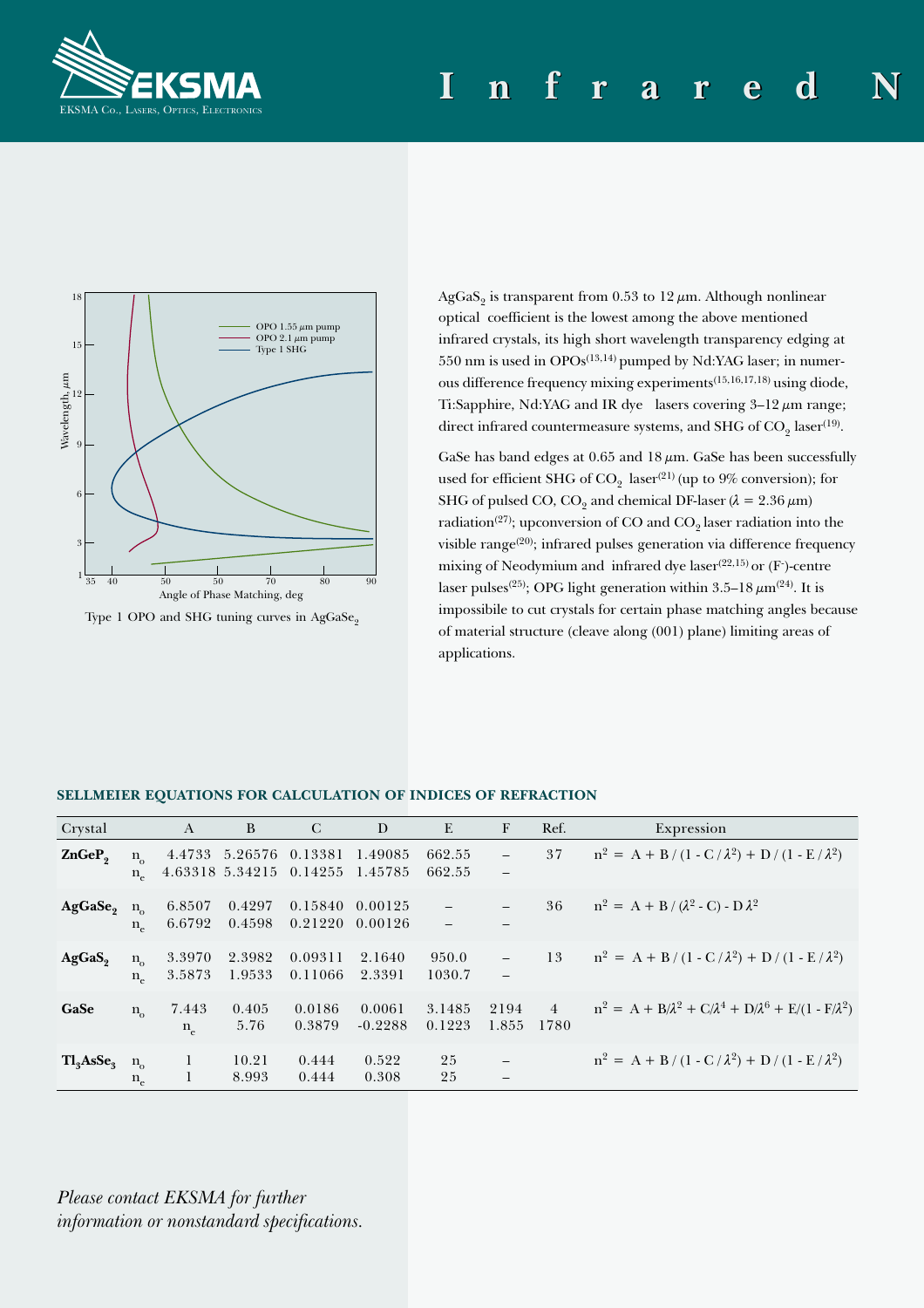## Properties of ZnGeP<sub>2</sub>, AgGaSe<sub>2</sub>, AgGaS<sub>2</sub>, GaSe, Tl<sub>3</sub>AsSe<sub>3</sub>

|                                                              |                                  | ZnGeP <sub>2</sub>    | AgGaSe <sub>2</sub>  | AgGaS <sub>2</sub>                   | GaSe                                 | Tl <sub>3</sub> AsSe <sub>3</sub> |
|--------------------------------------------------------------|----------------------------------|-----------------------|----------------------|--------------------------------------|--------------------------------------|-----------------------------------|
| <b>CRYSTAL DATA</b>                                          |                                  |                       |                      |                                      |                                      |                                   |
| Crystal Symmetry                                             |                                  | Tetragonal            | Tetragonal           | Tetragonal                           | Hexagonal                            | Trigonal                          |
| Point Group                                                  | 42m                              | 42m                   | 42m                  | 62m                                  | R3m                                  |                                   |
| Lattice Constants, Å<br>a                                    |                                  | 5.465                 | 5.9901               | 5.757                                | 3.742                                | 9.80                              |
|                                                              | $\mathbf C$                      | 10.771                | 10.8823              | 10.305                               | 15.918                               | 7.08                              |
| Density, $g/cm^3$                                            |                                  | 4.175                 | 5.71                 | 4.56                                 | 5.03                                 | 7.83                              |
| <b>OPTICAL PROPERTIES</b>                                    |                                  |                       |                      |                                      |                                      |                                   |
| Optical transmission, $\mu$ m                                |                                  | $0.74 \div 12^{(23)}$ | $0.73 \div 18^{(9)}$ | $0.53 \div 12^{(32)}$                | $0.65 \div 18^{(27)}$                | $1.23 \div 18^{(39)}$             |
| Indices of Refraction at                                     |                                  |                       |                      |                                      |                                      |                                   |
| $1.06 \,\mu m$                                               | $\mathbf{n}_{\text{o}}$<br>$n_e$ | 3.2324<br>3.2786      | 2.7005<br>2.6759     | 2.4508<br>2.3966                     | 2.9082<br>2.5676                     |                                   |
| $5.3 \mu m$                                                  | $\mathbf{n}_{\text{o}}$<br>$n_e$ | 3.1141<br>3.1524      | 2.6140<br>2.5823     | 2.3954<br>2.3421<br>2.3466<br>2.2924 | 2.8340<br>2.4599<br>2.8158<br>2.4392 | 3.357<br>3.171<br>3.331<br>3.152  |
| $10.6 \,\mu m$                                               | $n_{o}$<br>$\rm n_e$             | 3.0725<br>3.1119      | 2.5915<br>2.5585     |                                      |                                      |                                   |
| Absorption Coefficient, cm <sup>-1</sup> at                  |                                  |                       |                      |                                      |                                      |                                   |
| $1.06 \,\mu m$                                               |                                  | $3.0^{(28)}$          | ${}_{0.02^{(9)}}$    | < 0.09                               | $0.25^{(6)}$                         |                                   |
| $2.5 \,\mu m$                                                |                                  | $0.2^{(28)}$          | < 0.01               | 0.01                                 | $0.05^{(6)}$                         | < 0.2                             |
| $5.0 \,\mu m$                                                |                                  | $0.1^{(28)}$          | < 0.01               | 0.01                                 | $0.05^{(6)}$                         | < 0.2                             |
| $7.5 \,\mu m$                                                |                                  | $0.1^{(28)}$          | $\qquad \qquad -$    | 0.02                                 | $0.05^{(6)}$                         | < 0.1                             |
| $10.0 \,\mu m$                                               |                                  | 0.3(28)               |                      | < 0.6                                | $0.05^{(6)}$                         | < 0.1                             |
| 11.0 $\mu$ m                                                 |                                  | 0.8(28)               |                      | 0.6                                  | $0.05^{(6)}$                         | < 0.1                             |
| NONLINEAR OPTICAL PROPERTIES                                 |                                  |                       |                      |                                      |                                      |                                   |
| Laser damage threshold, MW/cm <sup>2</sup>                   |                                  | $60^{(29)}$           | $25^{(38)}$          | $10^{(13)}$                          | $28^{(21)}$                          | $10^{(40)}$                       |
| at pulse duration, ns                                        | 100                              | 50                    | 20                   | 150                                  | 70                                   |                                   |
| at wavelength, $\mu$ m                                       | 10.6                             | 2.05                  | 1.06                 | 9.3                                  | 9.6                                  |                                   |
| Nonlinearity, pm/V                                           | $111^{(21)}$                     | $43^{(11)}$           | $31^{(34)}$          | $63^{(21)}$                          | $46^{(41)}$                          |                                   |
| Phase matching angle for Type 1<br>SHG at $10.6 \mu m$ , deg | 76                               | $5\,5$                | 67                   | 14                                   | 12                                   |                                   |
| Walk-off angle at $5.3 \mu m$ , deg                          | 0.57(21)                         | 0.67(11)              | $0.85^{(19)}$        | $3.4^{(21)}$                         | 1.7                                  |                                   |
| <b>THERMAL PROPERTIES</b>                                    |                                  |                       |                      |                                      |                                      |                                   |
| Melting point, °C                                            |                                  | $1298^{(30)}$         | $851^{(12)}$         | 998(26)                              | 1233                                 | $584^{(77)}$                      |
| Thermal Expansion Coefficient, 10 <sup>-6</sup> /°K          |                                  |                       |                      |                                      |                                      |                                   |
|                                                              | ⊥                                | $17.5^{(31,a)}$       | $23.4^{(33,e)}$      | $12.5^{(35)}$                        | 9.0                                  |                                   |
|                                                              | ⊥                                | $9.1^{(31.b)}$        | $18.0^{(33,d)}$      |                                      |                                      |                                   |
|                                                              | $\vert \vert$                    | $1.59^{(31,a)}$       | $-6.4^{(33,e)}$      | $-13.2^{(35)}$                       | 8.25                                 |                                   |
|                                                              |                                  | $8.08^{(31,b)}$       | $-16.0^{(33,d)}$     |                                      |                                      |                                   |

a) at 293-573 K, b) at 573-873 K, c) at 298-423 K, d) at 423-873 K